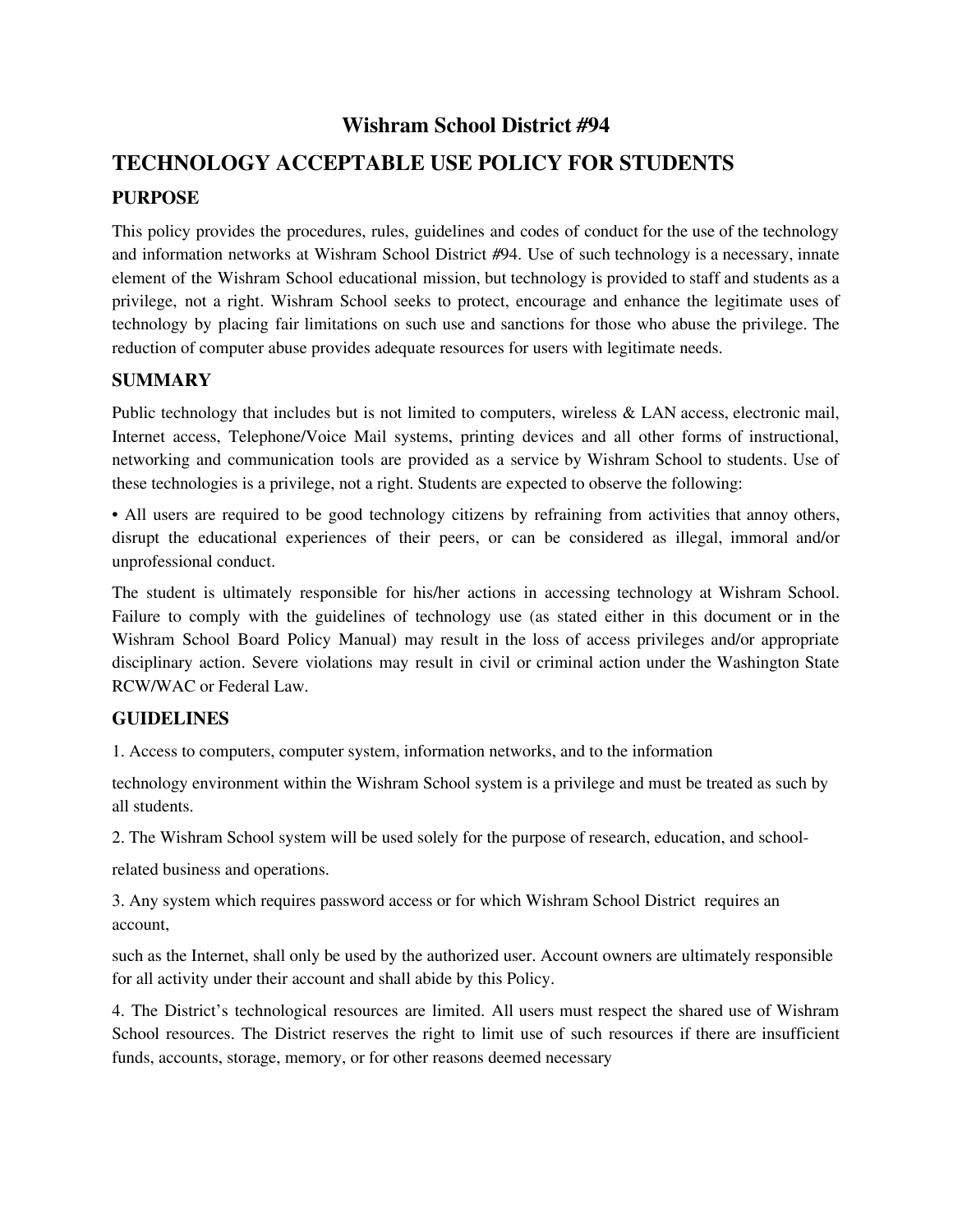by the system operators, or if an individual user is determined to be acting in an irresponsible or unlawful manner.

5. All communications and information accessible and accessed via the Wishram School system is

and shall remain the property of the District.

6. Student use shall be supervised and monitored by system operators and authorized

staff. Student use must be related to the school curriculum.

7. Any defects or knowledge of suspected abuse in Wishram School systems, networks, security,

hardware or software shall be reported to the system operators.

## **UNACCEPTABLE USE**

The Wishram School District #94 has the right to take disciplinary action, remove computer and networking privileges, or take legal action or report to proper authorities, any activity characterized as unethical, unacceptable, or unlawful. Unacceptable use activities constitute, but are not limited to, any activity through which any user:

1. Violates such matters as institutional or third party copyright, license agreements or

other contracts. The unauthorized use of and/or copying of software is illegal.

2. Interferes with or disrupts other network users, services, or equipment. Disruptions

include, but are not limited to, distribution of unsolicited advertising, propagation of computer viruses or worms, distributing quantities of information that overwhelm the system (chain letters, network games, etc.) and/or using the network to make unauthorized entry into any other resource accessible via the network.

3. Attempts to disable, bypass or otherwise circumvent the Wishram School content filter that has

been installed in accordance with the federal Children's Internet Protection Act (CIPA). This includes but is not limited to the use of proxy servers.

4. Seeks to gain or gains unauthorized access to information resources, obtains copies of, or modifies files or other data, or gains and communicates passwords belonging to other users.

5. Uses or knowingly allows another to use any computer, computer network, computer

system, program, or software to devise or execute a scheme to defraud or to obtain money, property, services, or other things of value by false pretenses, promises, or representations.

6. Destroys, alters, dismantles, disfigures, prevents rightful access to, or otherwise interferes with the integrity of computer-based information resources, whether on stand-alone or networked computers.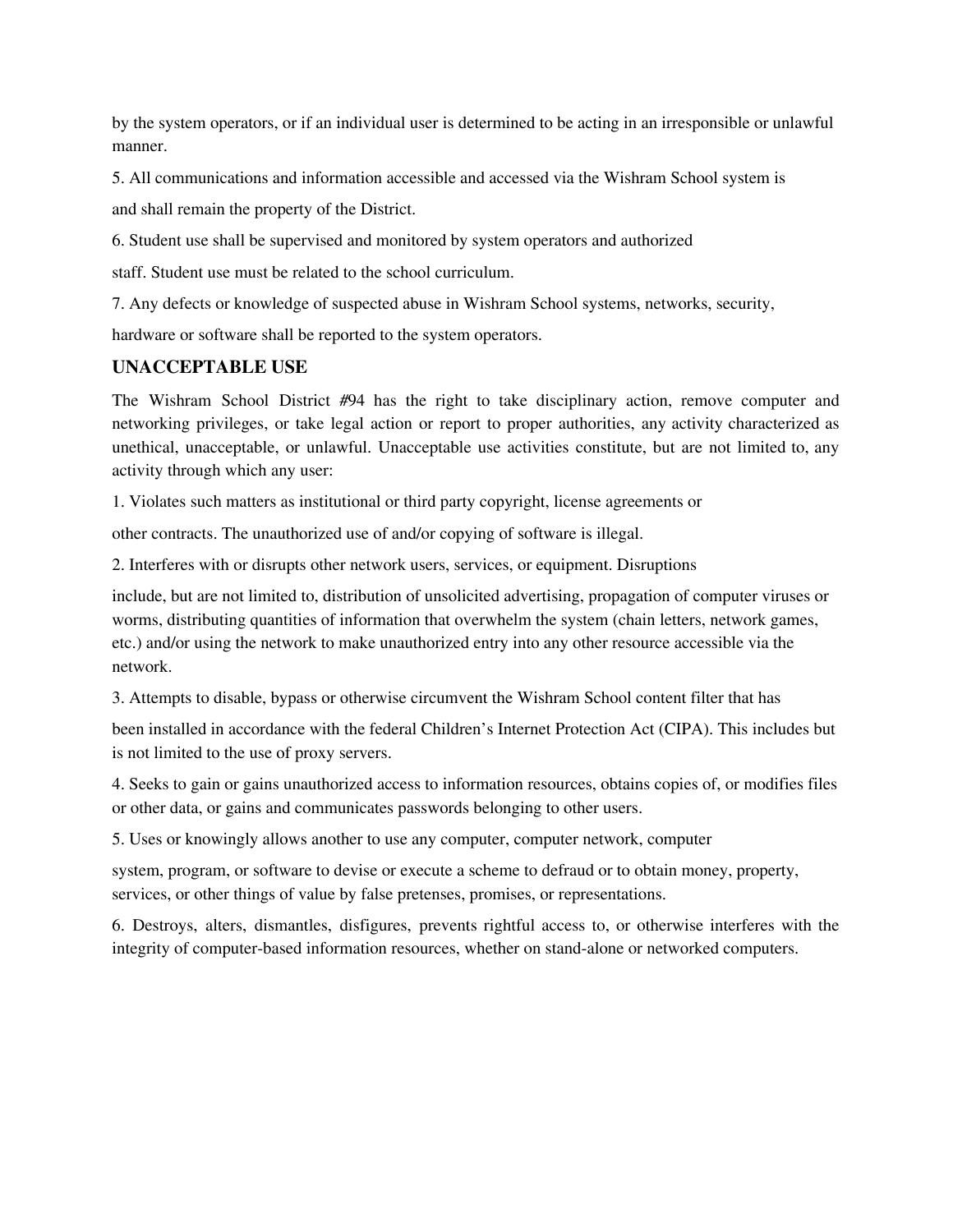7. Invades the privacy of individuals or entities.

8. Uses the network for commercial or political activity or personal or private gain.

9. Installs unauthorized software or material for use on District computers. This includes, but

is not limited to, downloading music, pictures, images, games, and videos from either the Internet or via portable drives.

10. Uses the network to access inappropriate materials.

11. Uses the District system to compromise its integrity (hacking software) or accesses,

modifies, obtains copies of or alters restricted or confidential records or files.

12. Submits, publishes, or displays any defamatory, inaccurate, racially offensive, abusive,

obscene, profane, sexually oriented, or threatening materials or messages either public or private.

13. Uses the District systems for illegal, harassing, vandalizing, inappropriate, or obscene

purposes, or in support of such activities is prohibited. Illegal activities are defined as a violation of local, state, and/or federal laws. Cyber-bullying and harassment are slurs, comments, jokes, innuendos, unwelcome comments, cartoons, pranks, and/or other verbal conduct relating to an individual which: (a) has the purpose or effect of unreasonably interfering with an individual's work or school performance; (b) interferes with school operations; (c) has the purpose or effect to cause undue emotional stress or fear in an individual.

14. Vandalism is defined as any attempt to harm or destroy the operating system,

application software, or data. Inappropriate use shall be defined as a violation of the purpose and goal of the network. Obscene activities shall be defined as a violation of generally accepted social standards in the community for use of a publicly owned and operated communication device.

15. Violates the District Acceptable Use Policy.

## **SCHOOL DISTRICT'S RIGHTS AND RESPONSIBILITIES**

1. Monitor all activity on the District's system.

2. Determine whether specific uses of the network are consistent with this Acceptable Use

Policy.

3. Remove a user's access to the network at any time it is determined that the user is

engaged in unauthorized activity or violating this Acceptable Use Policy.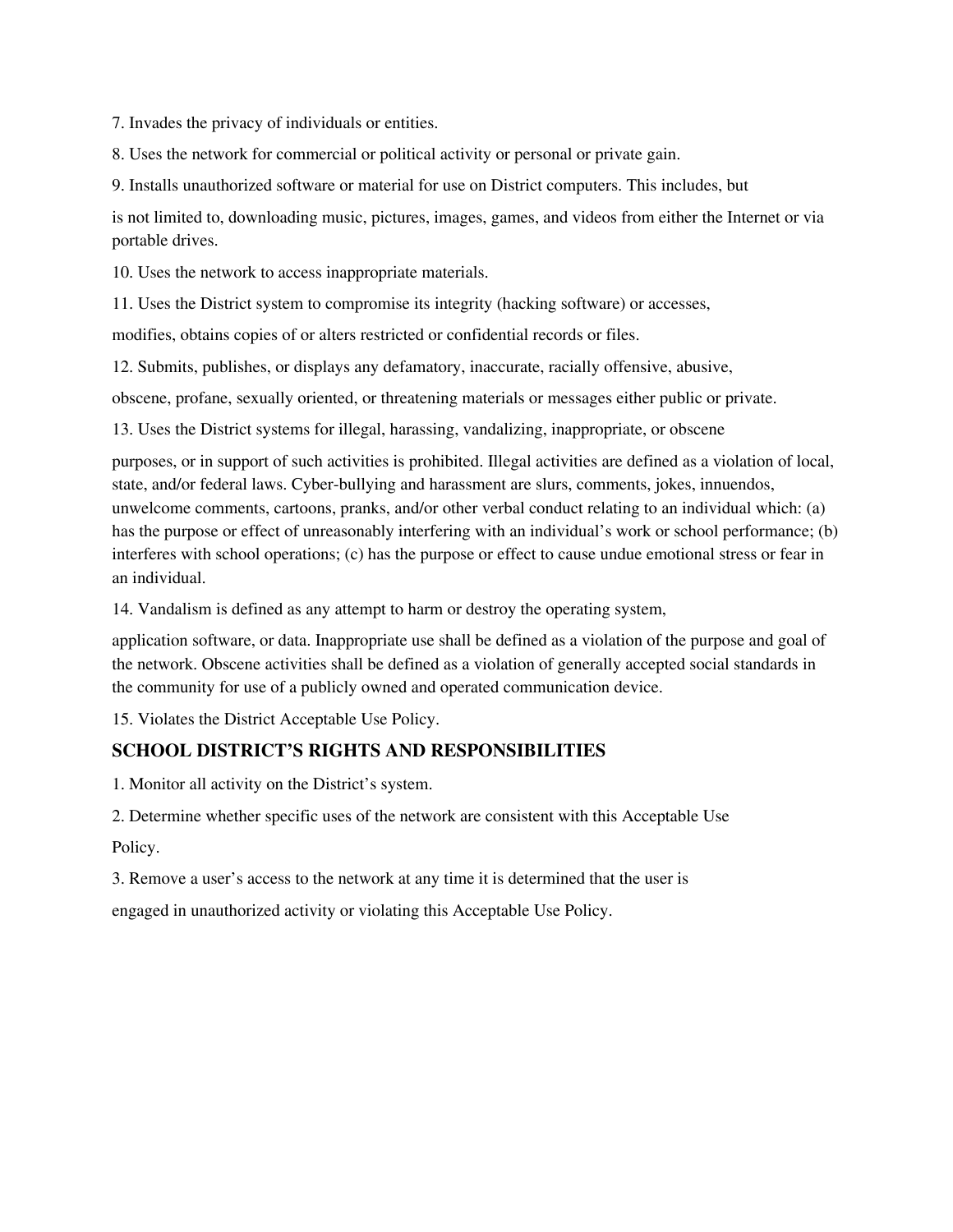4. Respect the privacy of individual user electronic data. The District will secure the

consent of users before accessing their data, unless required to do so by law or policies of Wishram School.

5. Take prudent steps to develop, implement, and maintain security procedures to ensure

the integrity of individual and Wishram School files. However, information any computer system cannot be guaranteed to be inaccessible by other users.

6. Attempt to provide error-free and dependable access to technology resources

associated with the District system. However, the district cannot be held liable for any information that may be lost, damaged, or unavailable due to technical or other difficulties.

7. Ensure that all student users complete and sign an agreement to abide by the District's

acceptable use policy and administrative regulation. All such agreements will be maintained on file in the school office.

#### **VIOLATIONS/CONSEQUENCES**

Students who violate this Policy will be subject to revocation of Wishram School system access up to and including permanent loss of privileges, and discipline up to and including expulsion.

Violations of law will be reported to law enforcement officials.

Disciplinary action may be appealed by parents and/or students in accordance with existing Wishram School procedures for suspension or revocation of student privileges.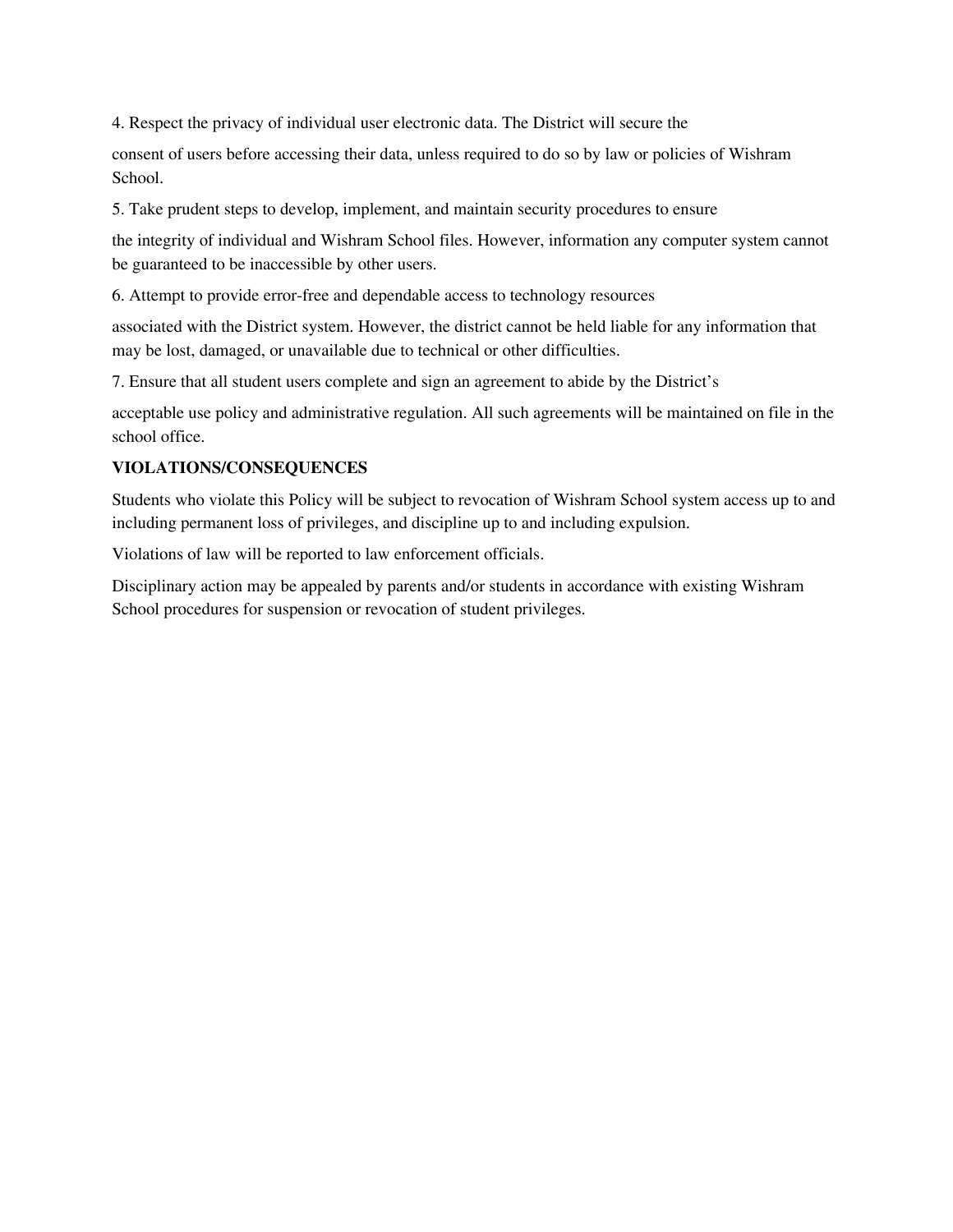# **UNACCEPTABLE USE OF THE DISTRICT'S COMPUTER SYSTEMS INCLUDE, BUT ARE NOT LIMITED TO, THE FOLLOWING:**

- **1. Altering any computer configuration including screensavers, desktop settings, network settings, passwords, etc.**
- **2. Installing or downloading any executable files from the Internet or portable drives.**
- **3. Using chat rooms or social web sites except for teacher-directed educational purposes.**
- **4. Installing or using instant messenger programs.**
- **5. Downloading MP3s or other music files.**
- **6. Accessing online radio stations and television programs.**
- **7. Writing, downloading, or printing files or messages that contain inappropriate language.**
- **8. Accessing or transmitting pornographic or other inappropriate material.**
- **9. Violating the rights to privacy of students and employees of the District.**
- **10. Reposting personal communications without the author's prior consent.**
- **11. Copying commercial software in violation of copyright law.**
- **12. Attempting to hack, crack, or otherwise degrade or breach the security of the District's network, other networks, or individual computers.**
- **13. Attempting to bypass the district's content filter, including the use of proxy servers.**
- **14. Developing or passing on programs that damage a computer system or network, such as viruses.**
- **15. Plagiarism.**
- **16. Modifying or copying files of other users without their consent.**
- **17. Giving out personal information such as address and phone numbers over the Internet without staff permission.**
- **18. Accessing or transmitting material which promotes violence or advocates the**

**destruction of property including information concerning the manufacture of destructive devices (explosives, bombs, fireworks, incendiary devices, etc.)**

- **19. Accessing or transmitting material which advocates or promotes violence or hatred against particular individuals or groups of individuals.**
- **20. Accessing or transmitting material which advocates or promotes the use, purchase, or sale of illegal drugs.**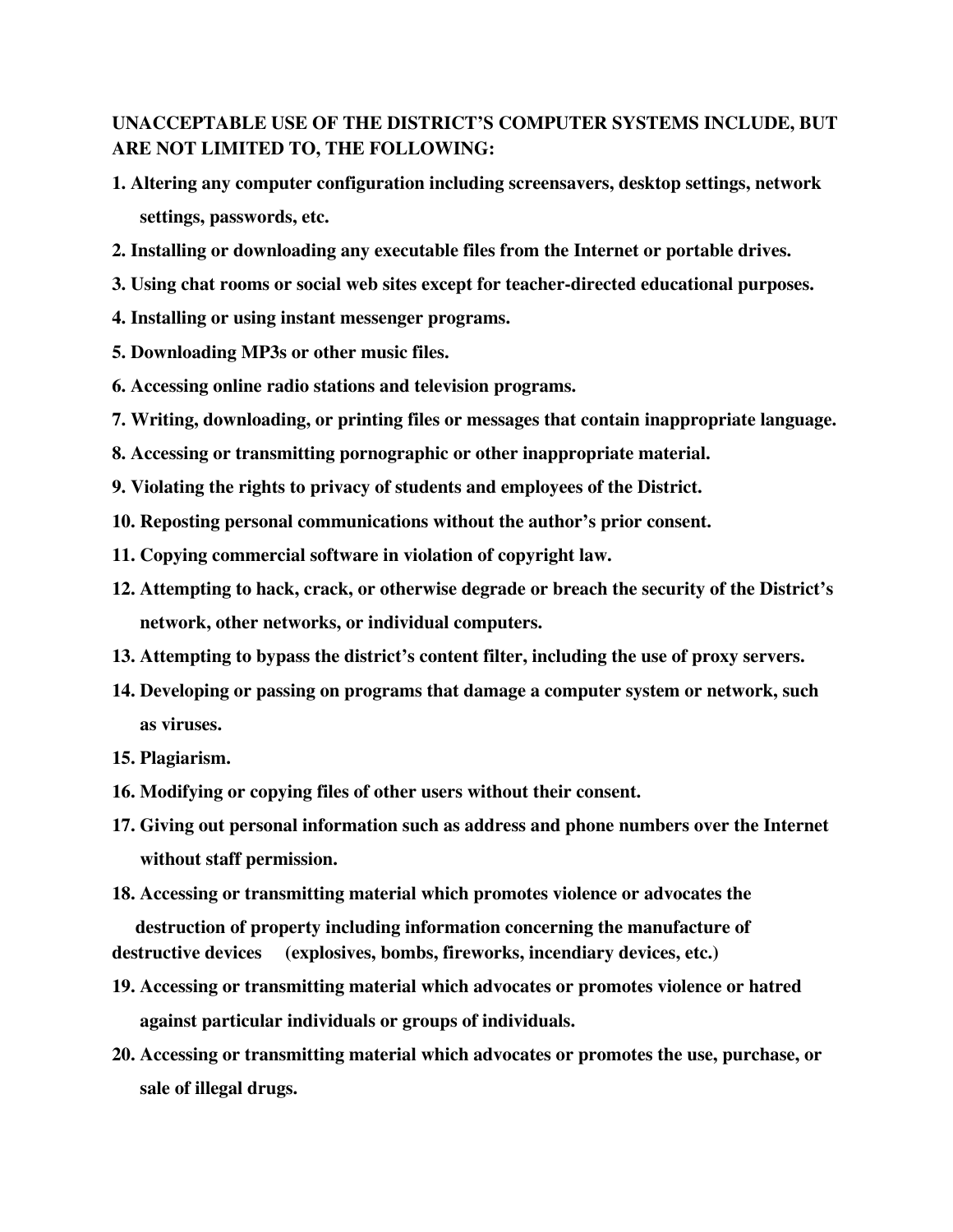- **21. Conducting or participating in any illegal activity.**
- **22. Any act that is determined as Cyber-bullying, harassment, or a violation of good Digital Citizenship.**

**23. Any inappropriate use as determined by the Superintendent, Director of Technology and/or building administrators.**